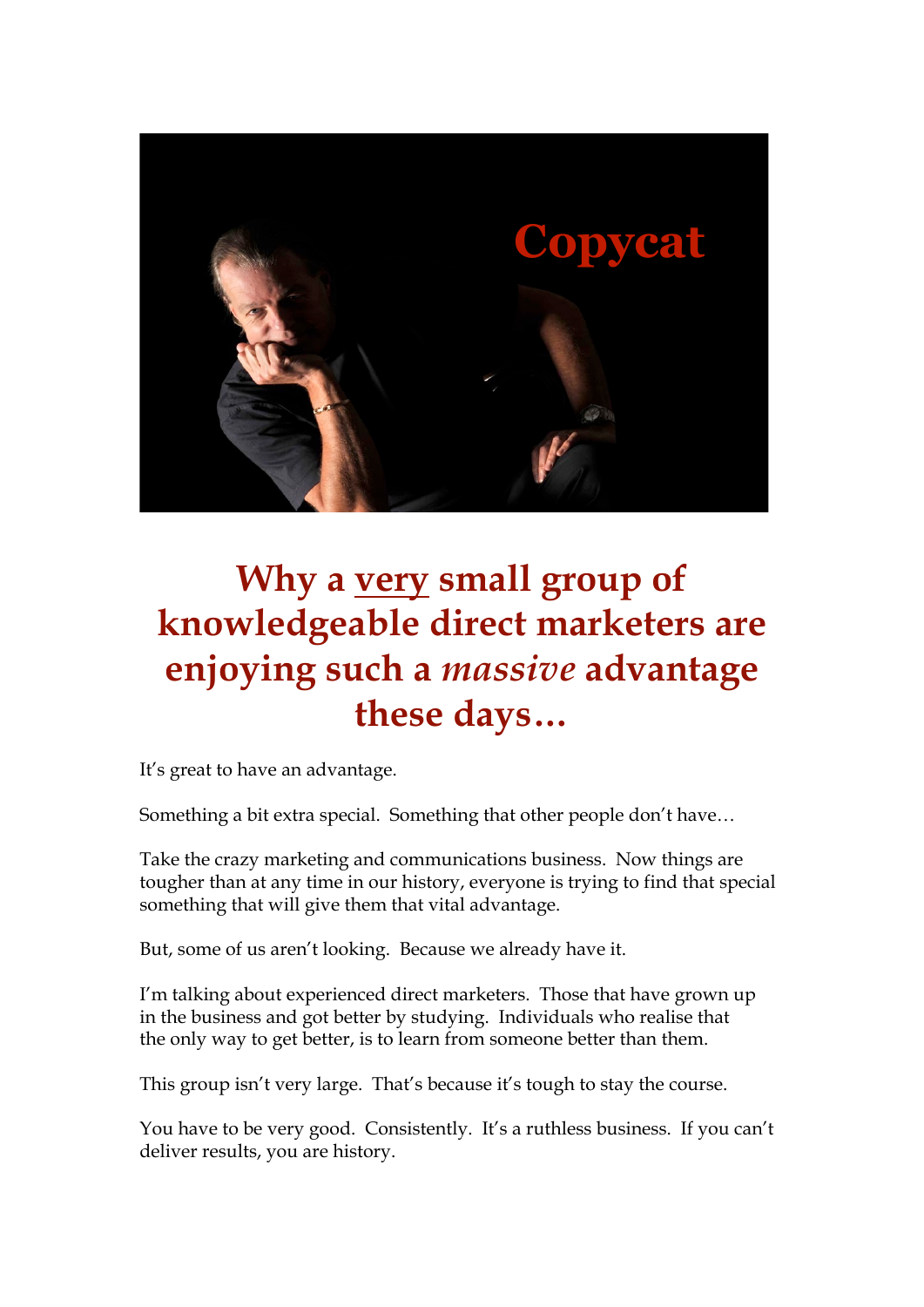In truth, most people don't make it.

But that's OK to most of them. The second tier is always waiting. General marketing will take them in.

It's nowhere near as tough in there. You can create one disastrous campaign after another for years - and still keep your job. You can even share the hospitality on your agency's table when they win an award for your latest campaign that didn't work…

…simply because it looked *nice*…

It would never happen in DM. Our sole objective is getting *results*. Getting a performance for our clients from the campaigns we write and create.

And now, because mass marketing is long dead and we are communicating to savvy, sceptical *individuals*, who recognise they are in charge, special qualities are needed to get the results our clients need.

That's why the experienced direct marketer is once again ruling the roost.

One of the key advantages our exclusive club members have over general marketers and advertisers, is understanding. An understanding of people.

It is a proven fact that central to good copy, is an understanding of people, an insight into them, a sympathy towards them. That's why the best writers are well-read and have an enormously wide range of interests and knowledge.

Not only do they study their art with a passion that is unrivalled in the communications business these days, they are also great listeners and have insatiable curiosity.

They question *everything.* And they *test.*

This gives them an enviable advantage - an understanding of the human animal. Using this knowledge and other related elements, the writer is able to connect - and influence the reader to respond in the positive manner required.

Yes, it is that clinical. Copywriting for response is a technical discipline.

Herschell Gordon Lewis referred to part of it as writing within the *'experiential background of the reader'.* You introduce as many facts as you can which are likely to come within that experience.

When you do that, you will connect immediately. The reader's reaction is likely to be: "Yes I *know* that, so it's likely that the other facts are true."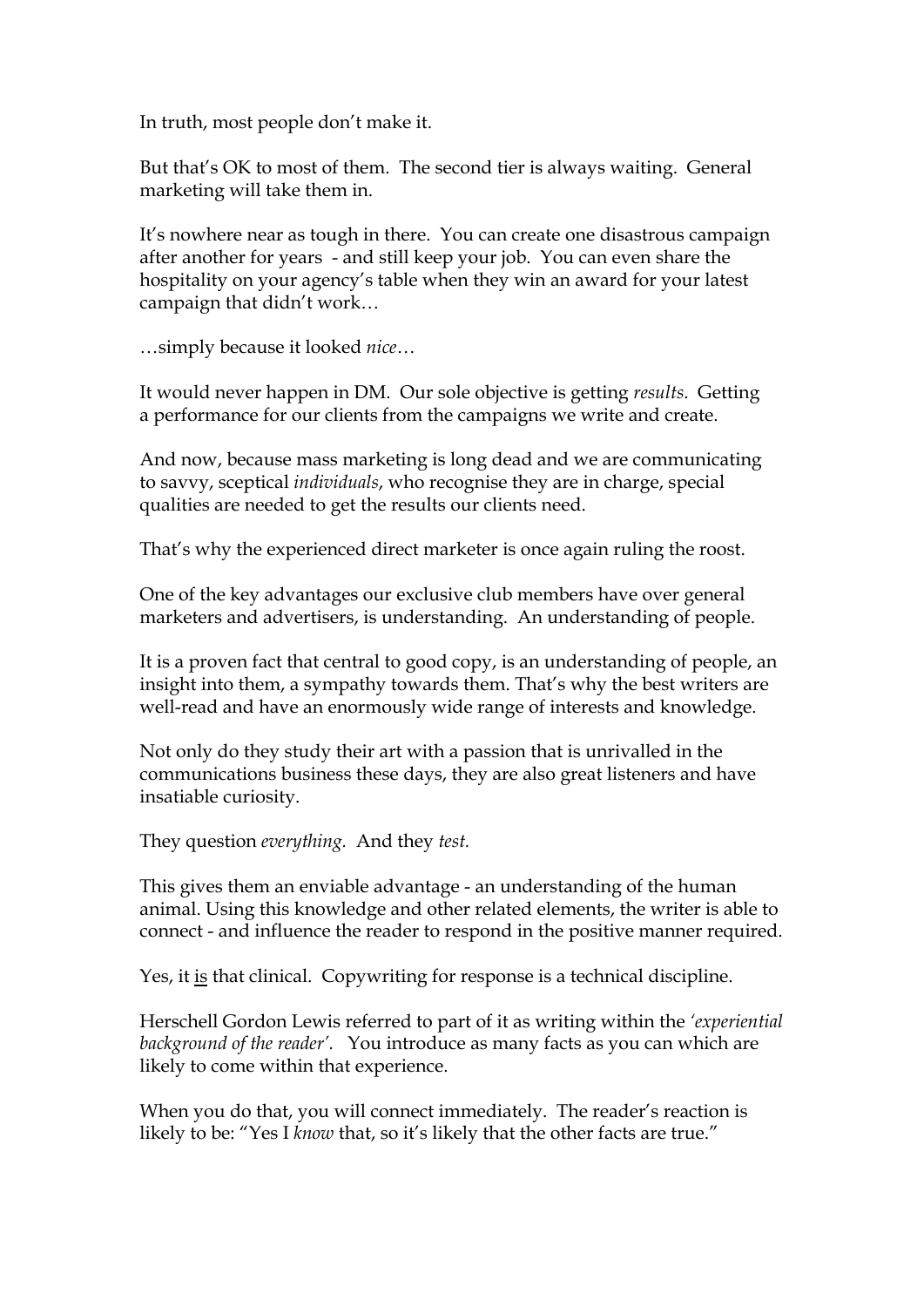In the vast majority of the copy I see these days, this is not happening. I believe this to be one of the fundamental flaws of contemporary copywriting in current times. Most copywriters haven't the faintest idea about why knowledge of human psychology is important, let alone how to use it.

This is best illustrated of course, when copywriters from traditional agencies or in-house marketing departments, write copy for a direct response challenge.

They write storytelling copy, not selling copy. Copy that is completely unstructured, with little or no technique, which always talks about them, their company, their mission statement and other useless bits of garbage.

What happens? The campaign bombs. Because the copy is so off beam, it does not interest or connect, at any level – and ultimately costs the client valuable budget that he or she cannot afford.

Jerry Della Femina, who wrote an excellent book on advertising called "*From Those Wonderful Folks Who Brought You Pearl Harbor"* (which is on my desk now) - had an interesting view on this.

*"Young creative people start out hungry. They're off the street; they know how people think. And their work is great. Then they get successful. They make more and more money, spend their time in restaurants they never dreamed of, fly back and forth between New York and Los Angeles. Pretty soon, the real world isn't people. It's just a bunch of lights off the right side of the plane. You have to stay in touch if you're going to write advertising that works".*

Jerry was spot on. You have to stay in touch. With real people. Recognise who and what they are. And what turns them on and off.

Here's a secret I want to share with you. It's a good one, too. Never forget it.

People only buy for two reasons – solutions to problems and good feelings. Every reason to buy, comes under those two headings, when you think about it.

So, to be successful with contemporary communication campaigns these days, it's essential to recognise this. And wrap your approaches around it.

Because remember, the power is firmly in the hands of your customers and prospects. THEY are in charge now. Not YOU. Or your brand.

It's all about understanding human psychology, this selling business. After close to 30 years at the sharp end of this business, I have no doubts at all.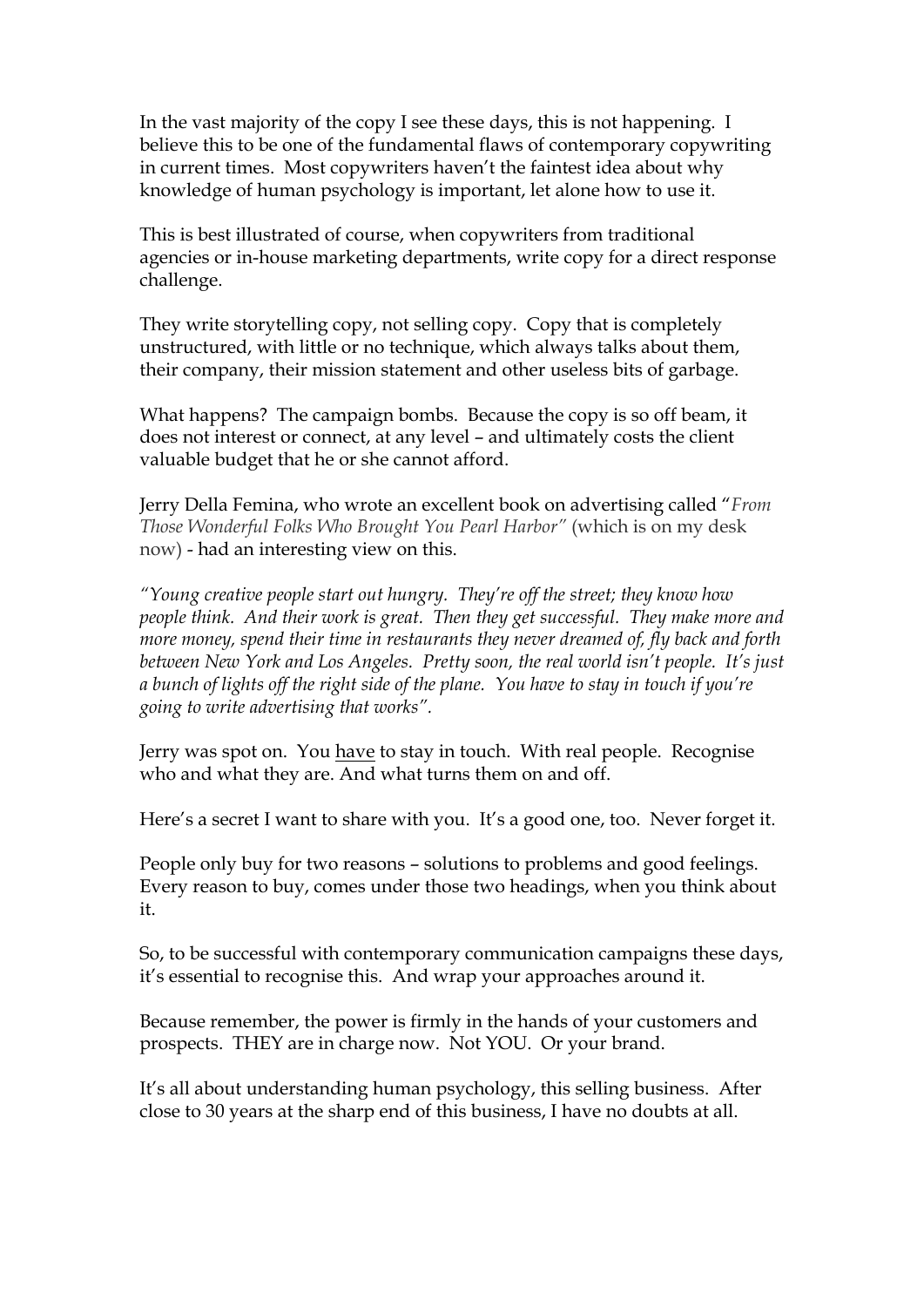Whatever you sell, however you sell it, you must have an understanding of the people your message is aimed it. The more you know about them, the more you will sell.

Many years ago, I saw some research that I think was done by McGraw Hill.

They asked both consumers and business people why they bought where they bought. Why is that restaurant your favourite? Why do you use that hotel group? Why do you shop at that store all the time?

Here are the top five reasons, in descending order.

5th, was Price. *(That was a great surprise to a lot of people.)* 4th, was Service. 3rd,was Selection, 2nd,was Quality (whatever that means).

The Number One reason was CONFIDENCE. "I have confidence in them, that they will consistently deliver what I want".

Initially, this surprised me. Then the more I thought about it, the more simple and logical it became. So, I never forgot it.

Every campaign we create, every word I write, has that in mind.

You must link the *benefits* and *advantages* of your product or service with what people want to gain, be, do, and save. If you do that, you will have taken giant strides in influencing them to respond and buy.

Which is the biggest challenge in business right now.

Napoleon said, *"There are two motives to action: self-interest and fear."* He was right, of course.

So, I've mixed those two action motives to the two reasons people buy - 'solutions to problems' and 'good feelings' and I've come up with some very interesting selling platforms for you to consider, when you are preparing your next campaign.

Here are a dozen motivators that your customers and prospects will be looking for – no, demanding - from your products or services, in these tough times.

I have loads more, but these are good to start with…

Are you embracing the relevant ones in your campaigns? If you're not, then you are showing a worrying lack of knowledge of your audience – and giving them little or no reason to buy from you.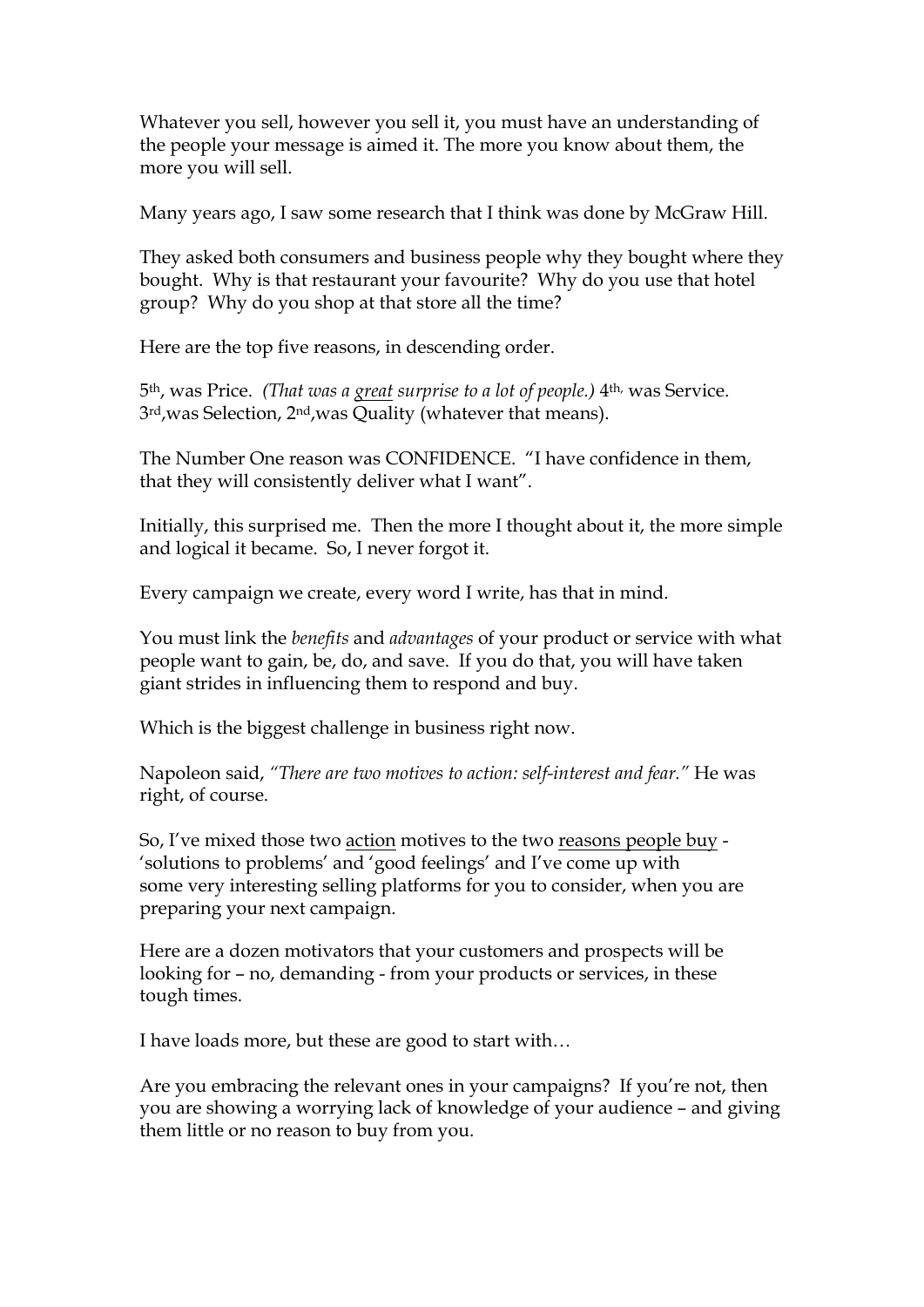#### *1. I'd like to make money or to save money*

Money is always a key factor for any prospect. I'll go a bit further - *if there is no offer, there will be no sale*.

They will be asking, "Is this a good deal?" Will I enjoy greater earnings with this investment? Will I save money by buying this, rather than buying an alternative? Can I save by buying today instead of leaving it until tomorrow? If you can actually quantify the saving, then do it. Actual amounts always work better than %'s off.

## *2. I want to save time, avoid extra work - and make life easier, more pleasant*

In today's relenting pressure cooker, saving time nearly always offers benefit. By becoming more efficient, we should hopefully be more effective. This should then give us more time for other more pleasurable things.

If your product or service can make the reader's life easier and more pleasant, then this is a prime benefit and should be up there in lights.

Everyone says we have less time these days than ever before. That, of course, is total poppycock. We all have the same amount of time available to us as our predecessors did - decades, centuries, millenniums ago.

What we do with it - well, that's another story.

## *3. I don't want to be left behind*

Fear of loss is considerably more powerful than the promise of gain. So, if you're selling something that offers an advantage – perhaps a new electronic device or mobile phone – or a sub to a cutting-edge magazine, then you should underline how damaging it could be by not having this product.

You could be left behind by your peers…

## *4. I like to be in "style" and to be an individual*

Fashion will always be about style and individualism. This reflects in how we look, the cars we drive, the cologne we use.

Plus, the swanky hotels we prefer and our association with certain branded products. In the main, younger people and the wealthy, tend to be more style conscious than others. Certain industries, and companies, underline everything with the "style" message.

A lot of them – it should be said - to the detriment of the selling message.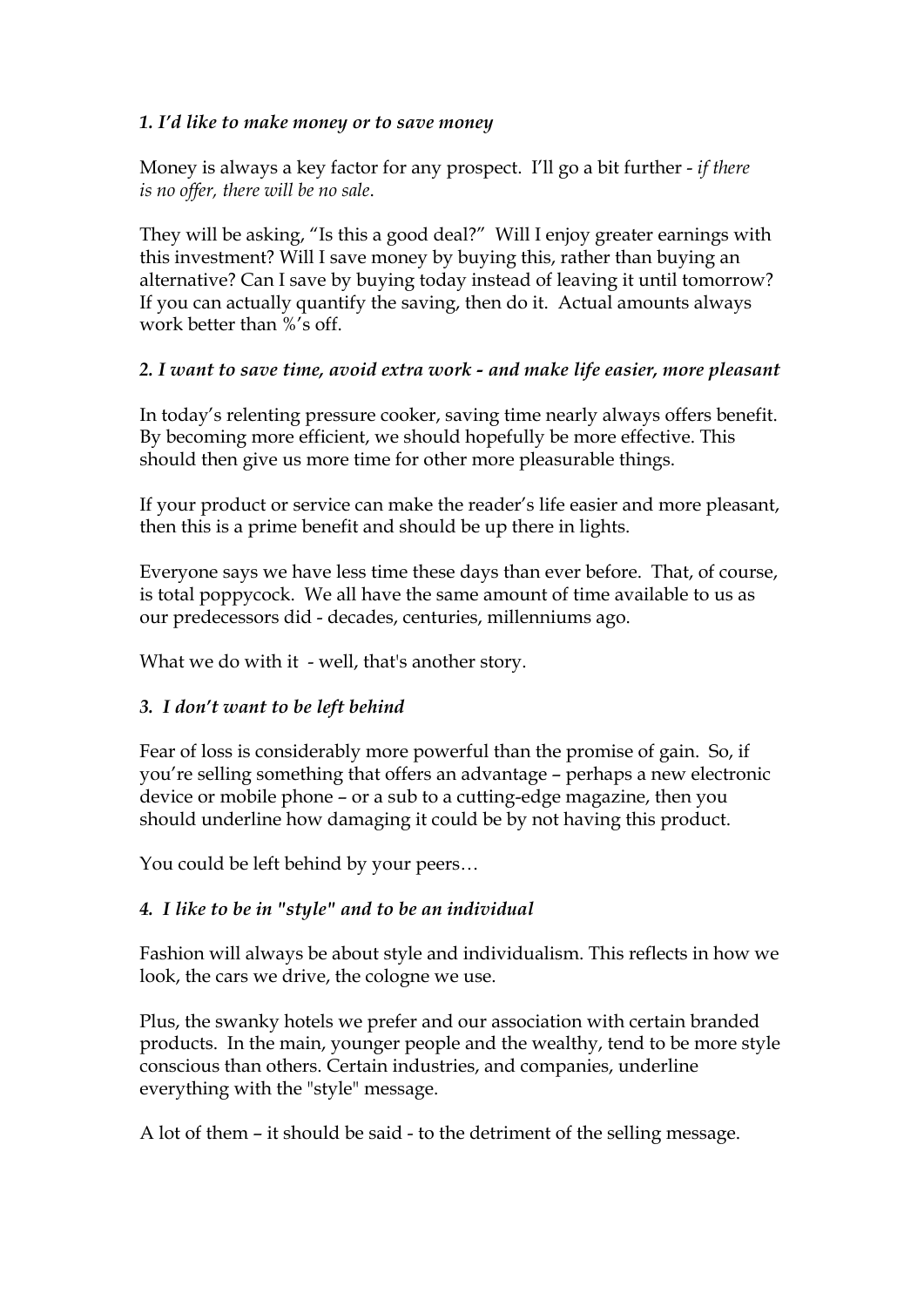Individual style is a challenge. And it *is* why certain people buy. But we have to give them the right reasons to do that.

## *5. I want to take advantage of this opportunity.*

Every now and then, an opportunity presents itself. It jumps out at us. It hits us at exactly the right time. And, because it is a 'solution to a problem' we quickly take action and buy. The product or service could be just about anything. Something financial. A gift idea just when you're thinking about what to buy your best friend.

Or a top copywriter writing to you, just when you need to get some copy done.

If you understand your targets, the opportunity of delivering special appeal to them, will open the door to turn more prospects into customers.

## *6. I want to "belong" and be seen as part of this group*

No one wants to be unpopular. Except one. Ryanair. And they do a superlative job at it, too…

But, for the rest of us, we all like to be liked. And it appears important to us to belong. The growth of LinkedIn, for example, demonstrates this. So, whether the needs of your target are social, political, religious, business or something else - they do want to be part of a gang.

Very few can be leaders. It's not in their DNA. But everyone can be part of something - and most people want that. As a group. As an individual. They will buy that, if offered.

## *7. I want to support this*

It's a way of making a personal statement.

It could be political. Religious. Sporting. Social. Environmental. Economic. Business. It could be for an association or organisation. Or a school or a city.

It could be on behalf of children or seniors. Singles or couples. It could be all fun or very serious. It really doesn't matter - people become passionate about what they believe in.

What's more important in our context is they spend their money on what they have become passionate about.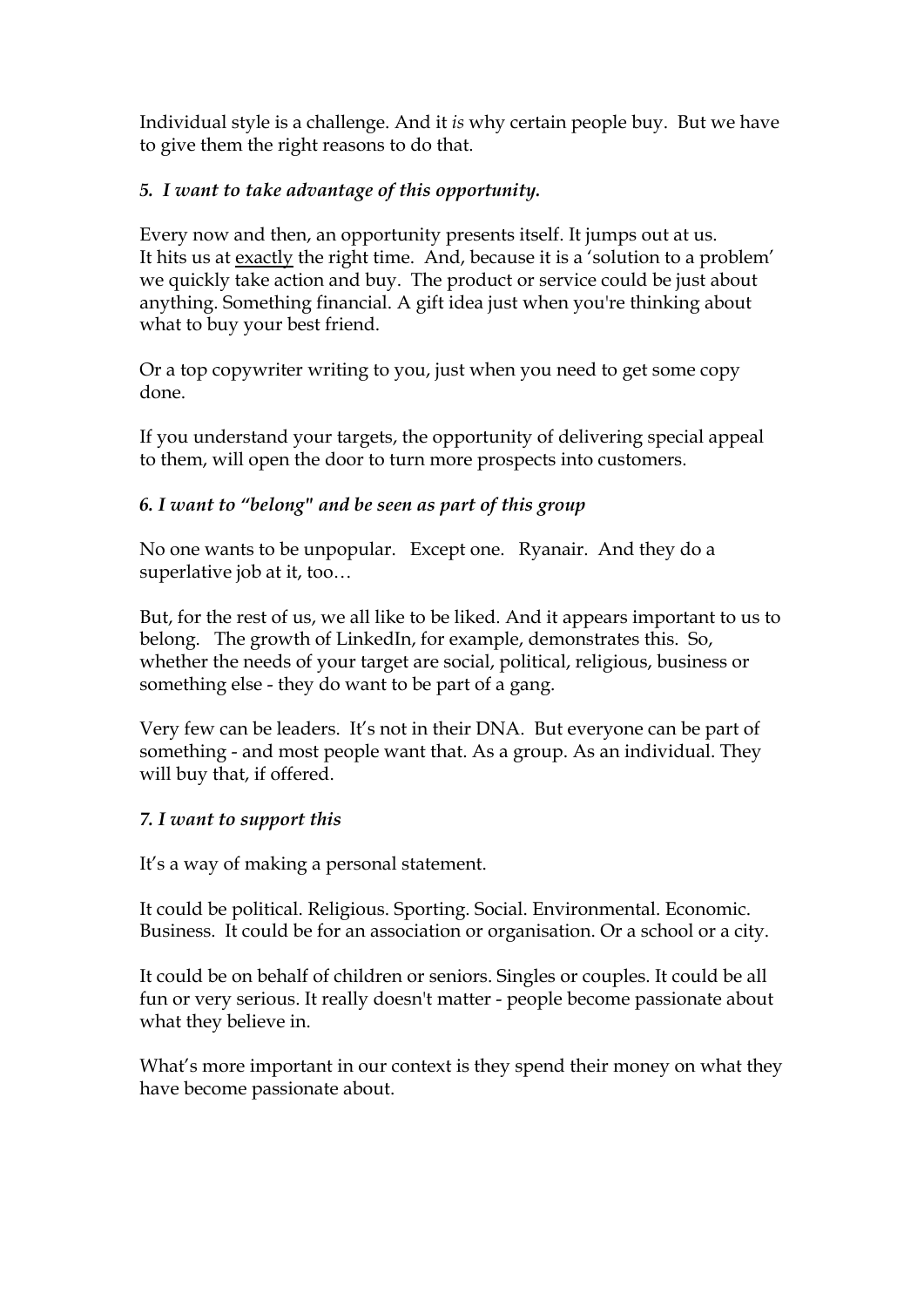## *8. I need to get better at what I do and how I look and feel*

Most individuals want to get better at what they do. *(Mind you, there are some marketers out there that I have serious doubts about...)*

But, for the selling process, if your product or service is sold in the right way - to make them feel good about themselves - you stand a better than average chance of success.

Cosmetics and plastic surgery, plus almost anything to do with health, wellness, exercise and diet, obviously fit into this category. Products that help you emulate others.

Curiosity can feed an appetite. Create curiosity and you can create a customer.

## *9. I want to stop worrying*

Some people worry about all sorts of stuff - and others worry about very little.

As Paul Simon said many years ago *"Some folks' lives roll easy as a breeze drifting through a summer night, heading for a sunny day. But most folks' lives, they stumble, Lord they fall, through no fault of their own, most folks never catch their stars…"*

If your offer gives the recipient the ability to avoid, or ignore, anything worrisome, you've probably got a winner. It's a solution to a problem. Of course, it helps if you know generally what your audience worries about before you start. *(Back to the knowledge of people again…)*

They might be concerned about timing, delivery, training or back-end support. Make sure you tell them.

#### *10. I love to own beautiful things*

Whether we are willing to admit it or not, there is a bit of 'snobbishness' lurking in all of us. Most of us like a label or two.

What's more, we are often willing to pay a little more to own something that's a little bit exclusive - just for the pride we take in owning it. And, of course, showing it off.

It might be a designer dress. A piece of expensive furniture. Or the very latest high-tech mobile phone. Whatever it may be, there is a certain "high" that one gets, in being able to purchase such a sought-after item.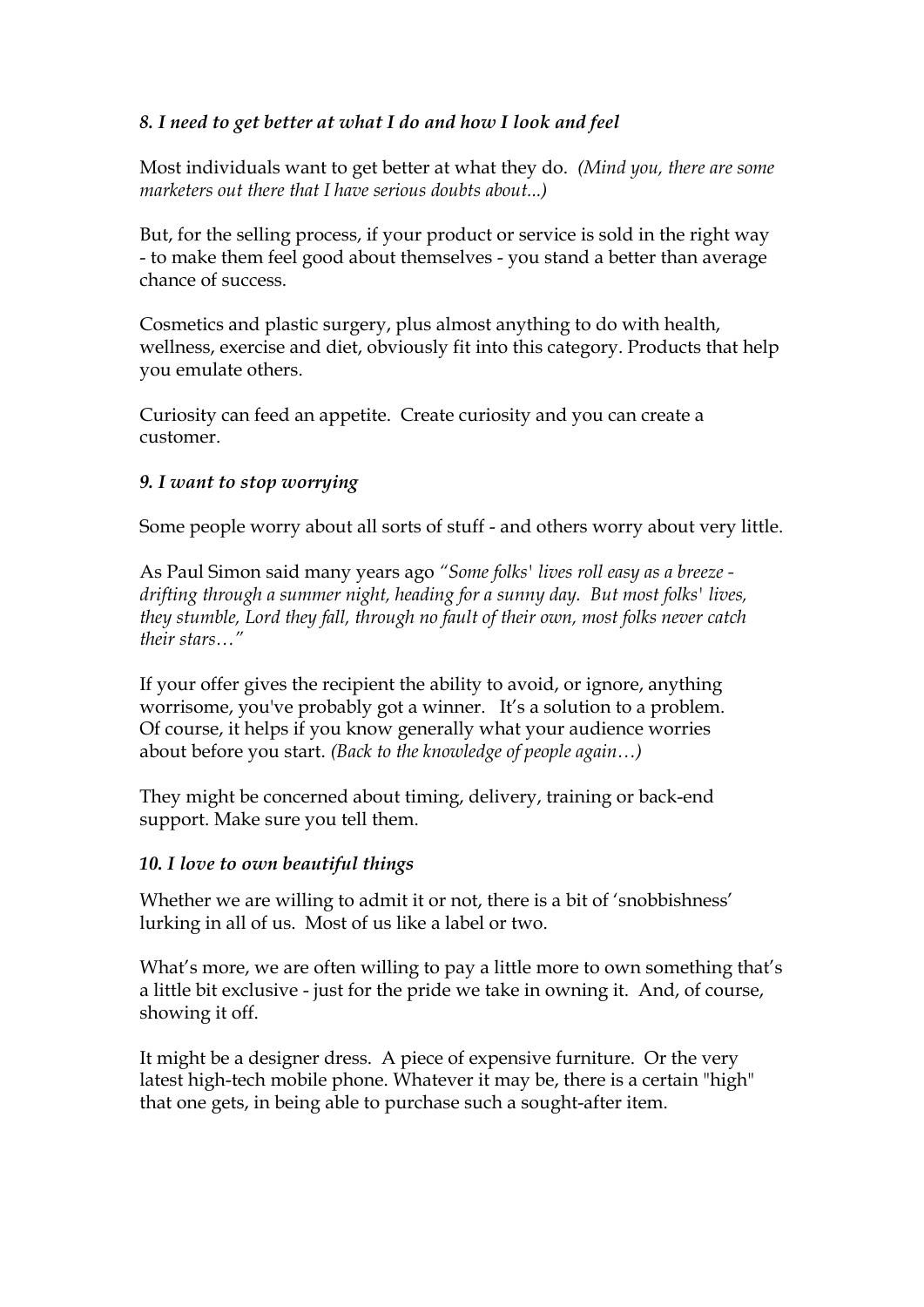People will say, *"Oh, I want to buy that…it's so beautiful".* Yet, what *is* beautiful? It can be many things to many people. You have to know your audience. And maybe even each member of your audience.

#### *11. I deserve the best. I want the best*

Everyone has ego. For some, it's important to flaunt it. For others, they hide it under a rock. In most cases, alcohol normally budges it.

Ego-minded people think only of themselves. It is all about them and no one else. Always 'I' and never 'we'. For those individuals, key words can include "special" '*A special offer' or '*exclusive' *'An exclusive deal'.* 

*'Only for you - only from us'.* Stroke, stroke, you're a rare bird…

For these individuals, status and position are key. Titles are important. Position is important. Give them the ego trip they crave. Front row seats. Back stage passes for after the concert.

#### *12. I want to be loved*

It's about the satisfaction of emotion. We want to be loved and we want to see our loved ones happy too.

That's why people are often willing to make significant purchases - from expensive rings and bracelets to luxury vacations. It feels good when you pick up the tab for your dinner companions at an expensive restaurant, doesn't it?

That pride in caring and providing special things for those who are important to us, is at the very heart of our make-up. Using this knowledge in your selling messages and delivering it right on the nose, can produce stunning results.

So, there you are. A good dozen interesting and proven insights into those powerful people your campaigns are targeted at. All of them are priceless tools in the selling process.

The knowledgeable direct marketer who writes copy for a living, will dip into that pool and embrace and include any that are appropriate, every time he or she hits the keyboard. The charlatans will not.

That's why only 1% of the work the marketing and advertising industry produces, is any good. The amateurs are in the majority.